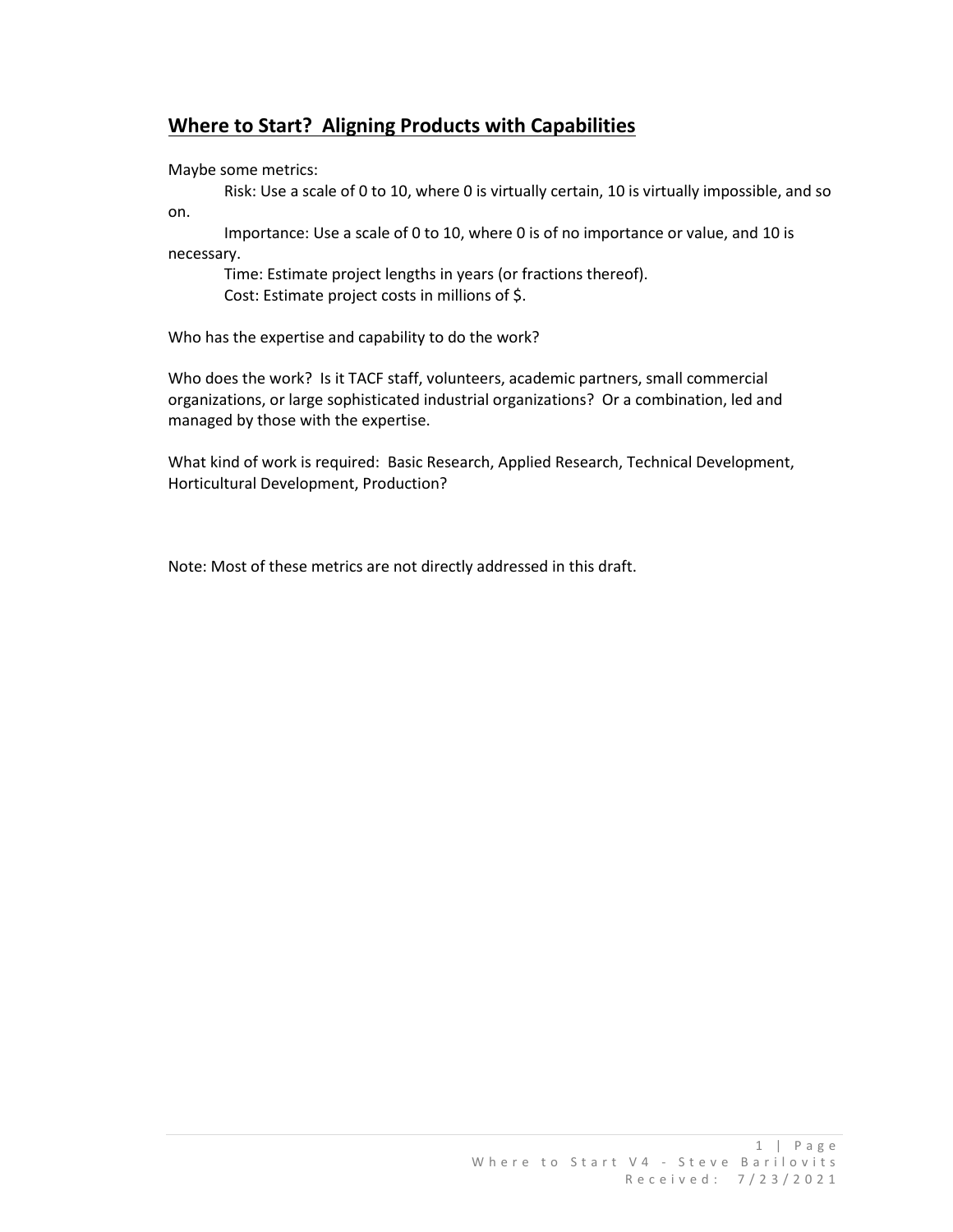### **Accomplishments**

In the past few years, TACF has made great strides in implementing its strategic plan of 2017. Some of the most notable of these are:

Developed complete genomic references for both American and Chinese chestnut with Hudson/Alpha.

Used those reference genomes to understand the complexity of blight resistance, and to essentially prove that continued back-cross breeding is not likely to yield hybrid chestnuts suitable for restoration.

Used the reference genomes as a basis for genotyping trees in TACF's orchards. Genotyping revealed that many trees identified as advanced hybrids were in fact out-crosses to Chinese chestnut.

Based on genotype and phenotype data, heavily culled TACF's orchards of hybrid backcross trees with inferior blight resistance, as well as Chinese out-crosses. This greatly improved the stock within the foundation's network of chapter, regional, and national hybrid orchards.

With SUNY/ESF, advanced the progress of blight-resistant transgenic American chestnuts towards use in chestnut restoration.

Expanded and standardized the testing and selection of hybrid trees for ink root-rot disease caused by Phytophthora cinnamomi.

Initiated the establishment of pure American chestnut orchards for future use in transgenic breeding.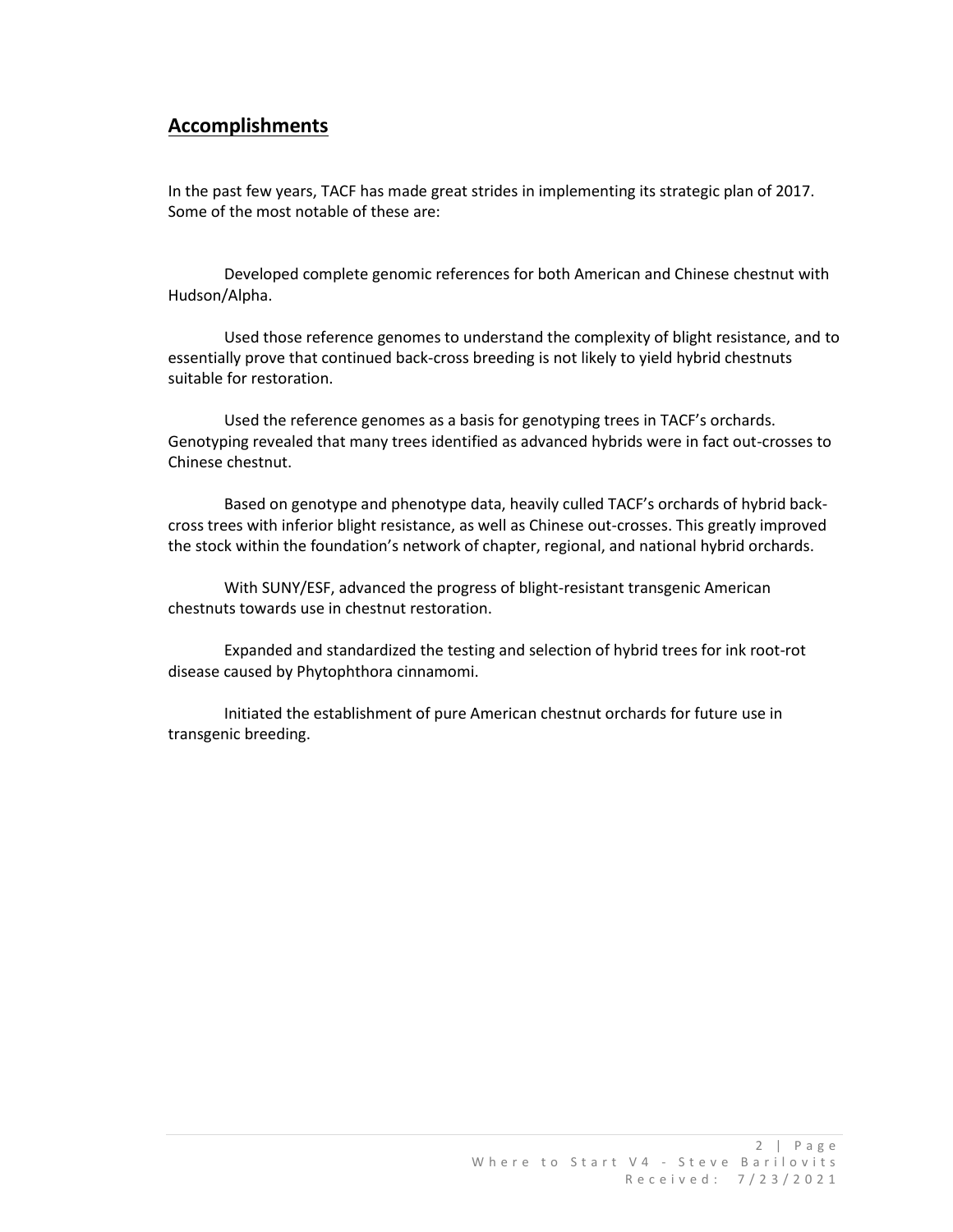# **Scope of Research and Development Programs and Proposals**

Over the past several years, and more intensively over the last year, a wide variety of research and development programs have been proposed to further the foundation's task of producing American chestnuts with enough disease resistance to be used in restoration efforts. These proposals range from eminently practical and useful improvements in farm operations to the cutting edge (and sometimes a bit beyond) of scientific inquiry using the most advanced biotechnology. Proposals have come from TACF staff, members of TACF's Science and Technology Committee, academic partners, and advanced biotechnology advisors.

There is a developing consensus of how we should proceed or think about the next research steps for the foundation. Here is a list of the documents that should be considered at this point:

- (1) Debby's Powerpoint Vision document of July 2021.
- (2) Jared's 3 Buckets discussion (extracted from email) of July 2021, or cells E1-E22 from the Jared's Excel spreadsheet on the implementation of TACF's strategic plan.
- (3) Sarah's spring 2021 presentation to the Science and Technology Committee meeting.

### **Caveats**

No proposed product discussed here should be considered as the final perfect product. Early products will have deficiencies and may even fail over the long time horizons required for landscape level species restoration.

Continued development of various, hopefully improved products is required. Long-term testing and monitoring of deployed products is also required. The overall hope is that as varieties of products are introduced, they contain more and more fit, and a more diverse set of genetics to enable American chestnut to survive, reproduce, and thrive in the eastern North American forests. It's very likely that the genetics introduced over time may complement each other in restoring the species.

All distinctions between demonstration trees and restoration trees have been removed. The only difference is in genetic diversity, deficiencies in which will be removed over time as our programs develop and our production expands.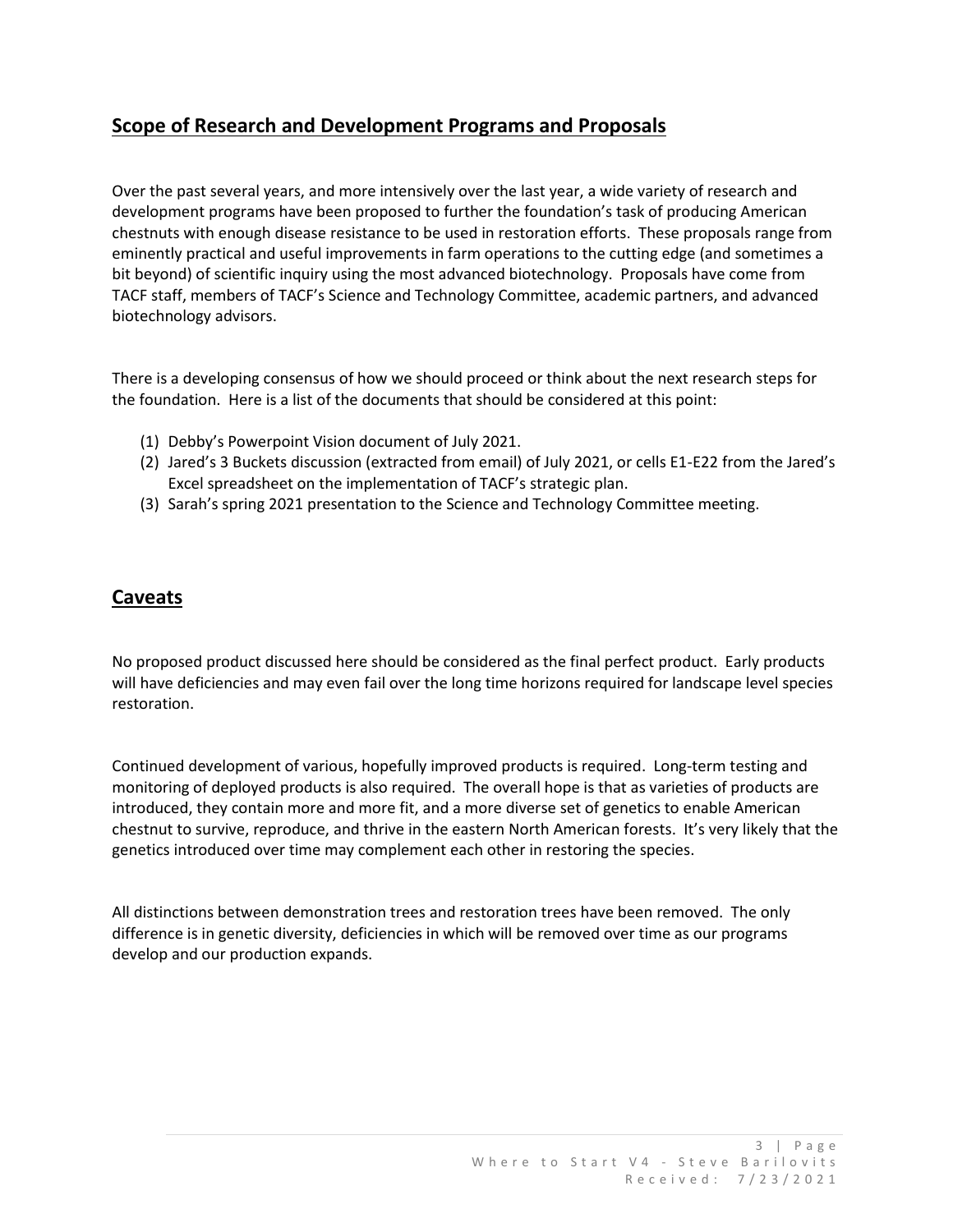# **Objectives and Key Results (with Minimal Acceptable Products)**

Key to nomenclature: "O" represents OBJECTIVES, which is what should be achieved. "KR" represents CRITICAL RESULTS which are the how the objective will be achieved. This is a hierarchical schema (and all such schema break down at some point), where critical results (KRs) of one level become objectives (Os) of another level. (This is a schema used by some venture capitalists, large successful technical companies, and very large non-profits).

**O1:** Develop and produce large populations of genetically diverse American chestnuts that are resistant to chestnut blight and Phytophthora root-rot suitable for restoring American chestnut as a key important species in eastern North American forests.

**KR1.1:** Develop and produce large populations of diverse American chestnuts that are resistant to chestnut blight. Within 3 years produce 1,000s of seedlings, within 6 years 10,000s of seedlings, and within 10 years 100,000s to 1,000,000s of seedlings. (Within 40 years, have plantations that can yield wood and nut products for consumption.)

**KR1.2:** Develop and produce populations of diverse American chestnuts that are resistant to Phytophthora root-root and chestnut blight. Within 15 years produce 100s of seedlings, within 20 years 1000s of seedlings, and within 25 years 10,000s of seedlings.

**KR1.3:** Develop critical technologies and horticultural capabilities to support future product improvement and testing.

**KR1.4:** Continued monitoring and use of advanced biotechnology to improve the products in KR1.1 and KR1.2.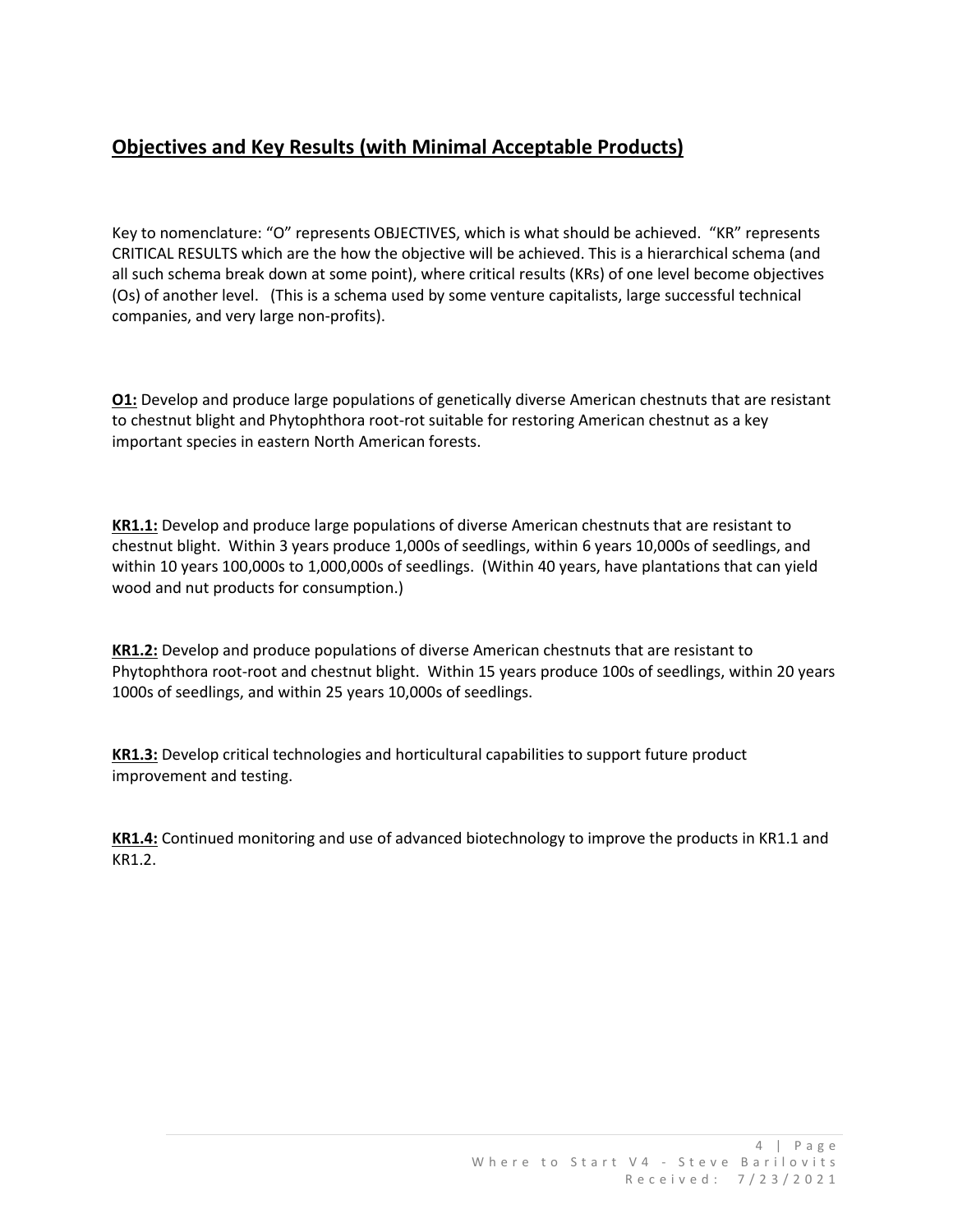#### **OBJECTIVE 1.1**

Develop and produce large populations of diverse American chestnuts that are resistant to chestnut blight.

Note 1.1.1: Due to the recent dramatic success in producing pollen from seedlings within one year using high light chambers, it is possible to expand the production of OxO genetically modified trees and counter the founder effect by breeding trees for 4 or more generations within a 5-year time horizon.

Note 1.1.2: It is highly unlikely that continued breeding of pure back-cross hybrids either by continued back-crossing, intercrossing, or recurrent selection will yield hybrid American chestnuts suitable for use in restoration. Furthermore, hybrid trees are almost entirely unlikely to produce successful progeny in restoration plantings from breeding with surviving American chestnuts.

Recommendation: The foundation should stop supporting the production of hybrid American chestnuts for direct use in restoration plantings. Rather, all hybrid orchards should be used as parent orchards for transgenic trees, or for genetic studies. The number of supported orchards should be reduced to regional or state orchards with a focus on quality vs. quantity.

**KR1.1.1:** Using the diversity within back-cross hybrid orchards and high-light intensity production of pollen from OxO seedlings, develop and produce large populations of diverse American chestnuts that are resistant to chestnut blight. These trees will be 31/32 (97%) American, and half of them will carry and propagate the blight resistance trait. Furthermore, their progeny will be capable of breeding with surviving American chestnuts to produce even more diverse localized population over time. Within 3 years produce 1,000s of seedlings, within 6 years 10,000s of seedlings, and within 10 years 100,000s to 1,000,000s of seedlings. We can improve production in out years by developing homozygous OxO openpollinated production orchards. (Within 40 years, have plantations that can yield wood and nut products for consumption.)

**KR1.1.2:** Using American chestnuts from germ-plasma conversation orchards, and high-light intensity production of pollen from OxO seedlings, develop and produce large populations of diverse American chestnuts that are resistant to chestnut blight. These trees will be 100% American, and half of them will carry and propagate the blight resistance trait, and their progeny will be capable of breeding with surviving American chestnuts to produce even more diverse localized populations over time. Within 7 years produce 1,000s of seedlings, within 12 years 10,000s of seedlings, and within 15 years 100,000s to 1,000,000s of seedlings by developing homozygous OxO open-pollinated production orchards. (Within 50 years, have plantations that can yield wood and nut products for consumption.)

Note 1.1.3: We should think about developing partnerships with outside companies to produce our products for us. In the near future, all production starts with our chapter, regional, and national orchards.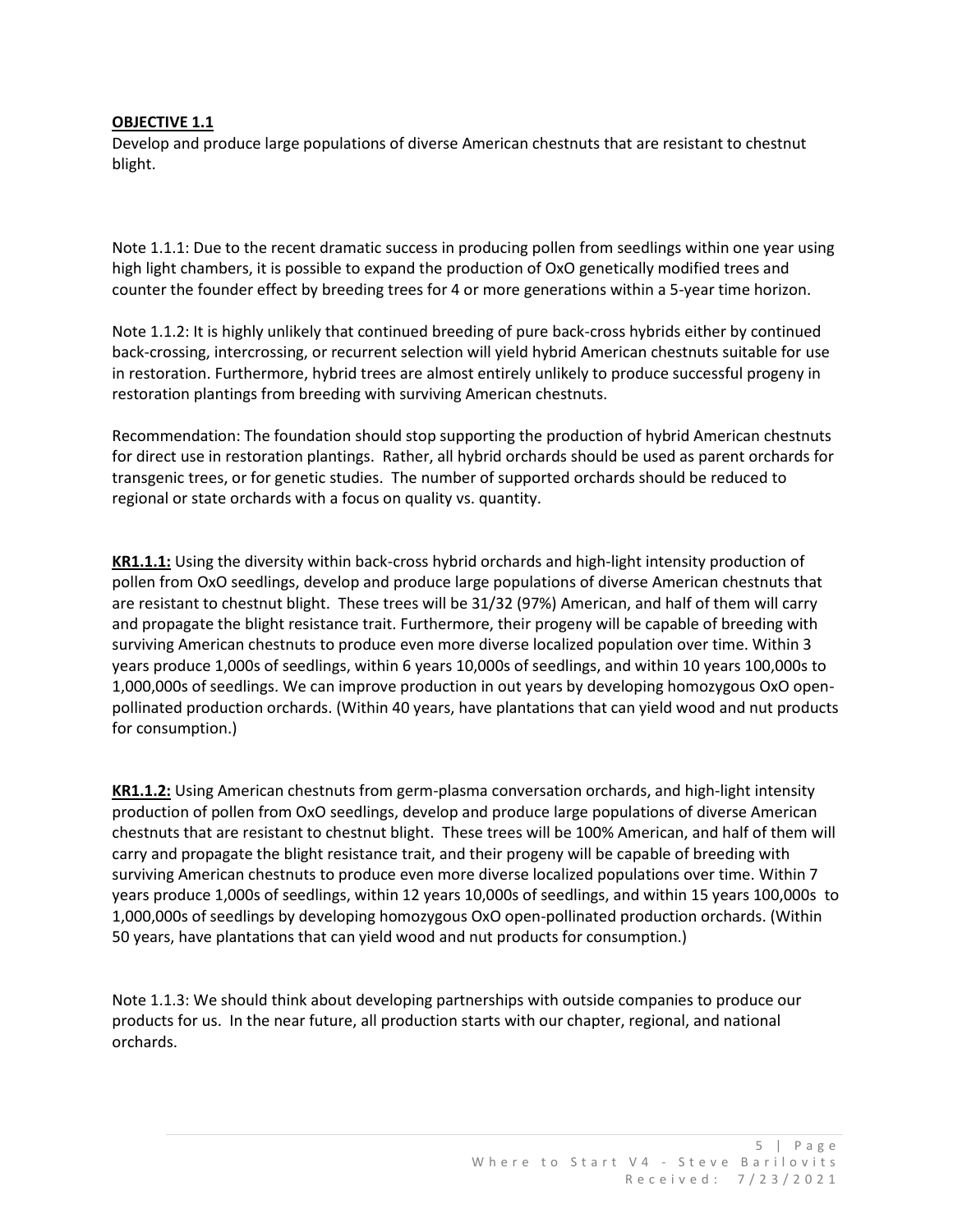**KR1.1.3:** Develop additional genetically modified founder American chestnuts using Agrobacteriummediated OxO transformations for blight resistance using a small number of American chestnut targets from geographically diverse parts of the tree's range. Then use these genetically modified trees as in KR1.1.2. Timeline is extended by 3 to 5 years. Additional cost is about \$1,000,000 or more.

**KR1.1.4:** (Stretch) Develop 100s of identically genetically modified founder American chestnuts using CRISPR-like directed OxO transformations for blight resistance using a large number of American chestnut targets from geographically diverse parts of the tree's range. Then use these genetically modified trees as in KR1.1.2. Timeline is identical to KR1.1.3 (3 – 5 years beyond KR1.1.2) since genetic diversity is built into the founder lines and the number of generations required to dilute the founder effect is reduced to 0. Not currently feasible with available technology. Additional cost is millions or more. Might be feasible within 3 to 7 years.

**KR1.1.5:** (Stretch) Using technology developed for KR1.1.4, and extreme automation, develop production facilities for 100,000s of identically genetically modified founder American chestnuts with OxO genes for blight resistance, and then grow 1,000,000s to 10,000,000s of trees directly in tissue culture (clones of the 100,000 founders). Not feasible with available technology. Addition cost is many, many millions or more without partners in technology. Might be feasible in 10 years.

**KR1.1.6:** (Stretch) Using technology developed for KR1.1.4, use all genetic knowledge to develop a set of cis-genes for blight resistance in American chestnut, and produce many variants of trees with these cisgenes. Choose the best for production as in KR1.1.5. Not feasible with available technology or knowledge. Addition cost is millions to tens of millions. Might be feasible in a decade or two.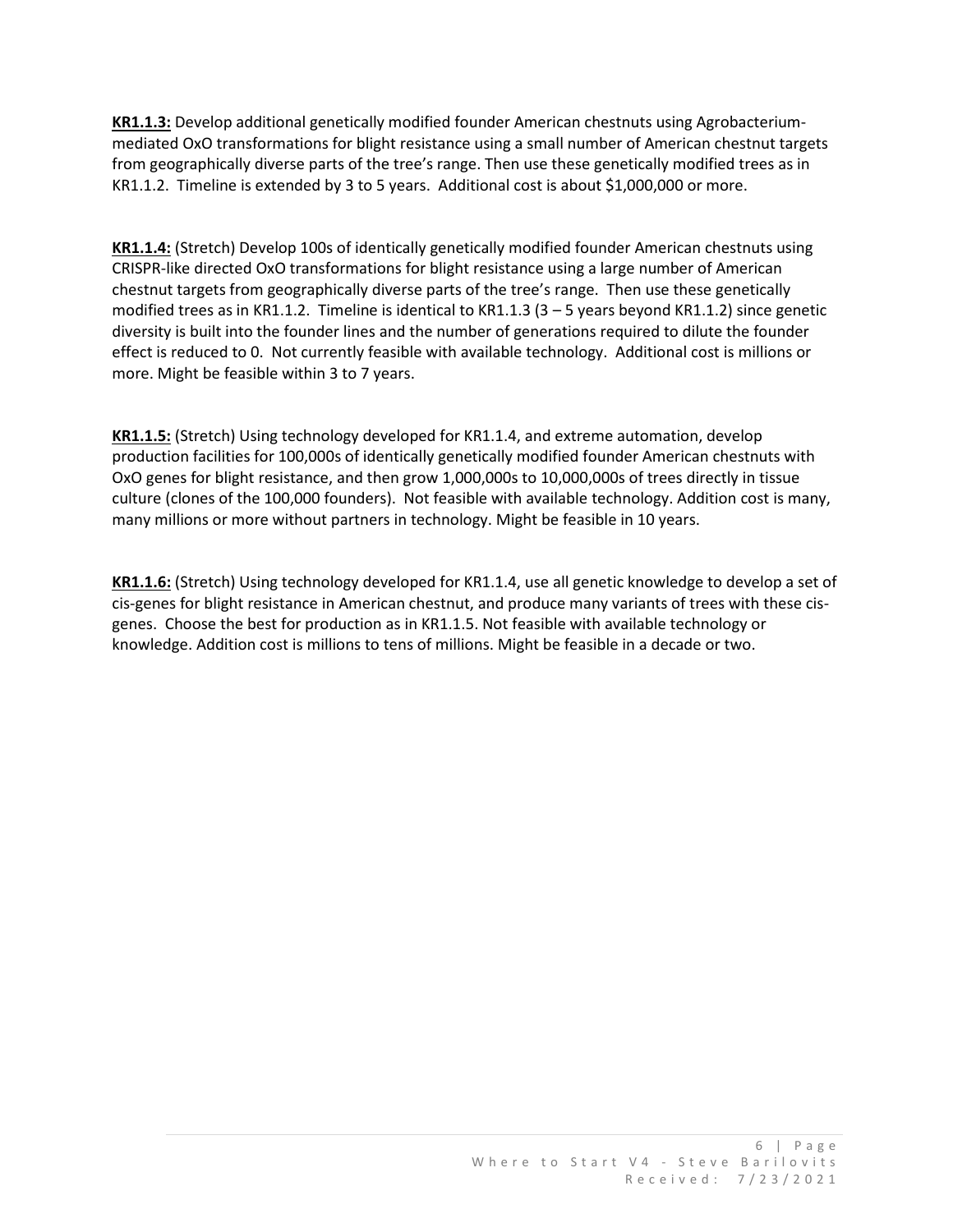#### **Objective 1.2**

Develop and produce populations of diverse American chestnuts that are resistant to Phytophthora root-root and chestnut blight.

**KR1.2.1:** Use the population of Graves hybrid American chestnuts identified by Joe James with some Phytophthora root-root resistance as a basis for a population of trees also with blight resistance by pollinating this sub-population with OxO pollen. Within 15 years produce 100s of seedlings, within 20 years 1000s of seedlings, and within 25 years 10,000s of seedlings. Aggressive work in developing orchards could raise the production levels by factors of 2 to 10.

Note 1.2.1: This long timeline may be surprising when compared to the timelines under O1.1. Our current genetic models of Graves-hybrid-type Phytophthora resistance show that we have resistance based on the homozygosity of 3 or 4 controlling genes. When we breed even homozygous PC resistant trees with OxO trees, we produce F1 heterozygous trees. It takes another two generations to produce true-breeding F3 trees homozygous for the PC controlling genes. Since both male and female flowers are required, between 5 and 10 years per generation are required to produce useful trees.

Note 1.2.2: The genetic diversity in the ultimate product is controlled by the diversity of the initial population, and the diversity remaining within the population after three generations of selection. The final population of trees will effectively not pass any of its PC resistance to any other population of chestnuts, wild or otherwise.

Note 1.2.3: It would be very nice to have trees that produce female flowers within a year or so planting.

Recommendation: The product represented by KR1.2.1 is a genetic dead end. There are no follow-on projects that can extend or improve this product. Other than using Graves hybrid PC resistance trees for genetic information, the foundation should seriously consider not pursuing this specific goal for mass production, except for demonstration level plantings.

Note 1.2.4: The genetic diversity for PC resistance represented with the Graves-hybrid trees is likely to be a very small sample of the overall PC resistance within other species of Castanea because that trait has not been selected for over 100 years in American chestnut breeding.

Note 1.2.5: Research groups from Europe have detected much more effective PC resistance genes in Japanese chestnuts and other species.

Note 1.2.5: PC is perhaps the most destructive plant pathogen to both agricultural crops and native species known. PC resistance is being actively researched in many species world-wide. Other species of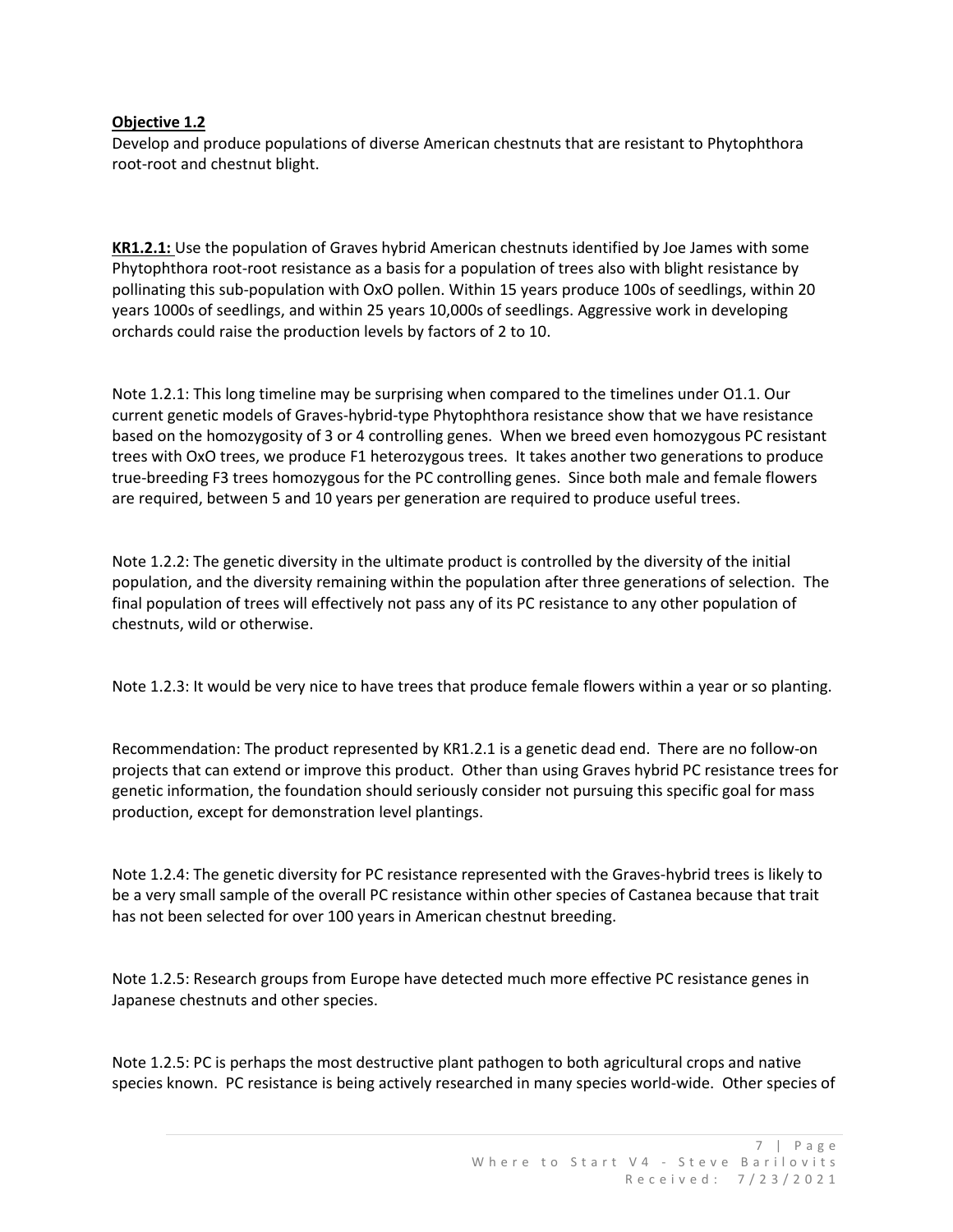Phytophthoras have caused major problems as well (P. infestans – potato blight; P. ramorum – sudden oak death).

**KR1.2.2:** Actively follow and cooperate with research groups world-wide to discover and develop PC resistance genes for use within American chestnut. No time or money estimate.

**KR1.2.3** (Stretch) Use our knowledge of PC resistance genes within Graves-type hybrids to develop a cassette of genes to be introduced into American chestnut for PC resistance. Without further technology or partners, a decade or more and ten or so million \$.

**KR1.2.4** (Stretch) Use our knowledge of PC resistance genes from all sources along with CRISPR-like technology to develop a cassette of cis-genes to be introduced into American chestnut for PC resistance. A decade or more and tens of millions of \$.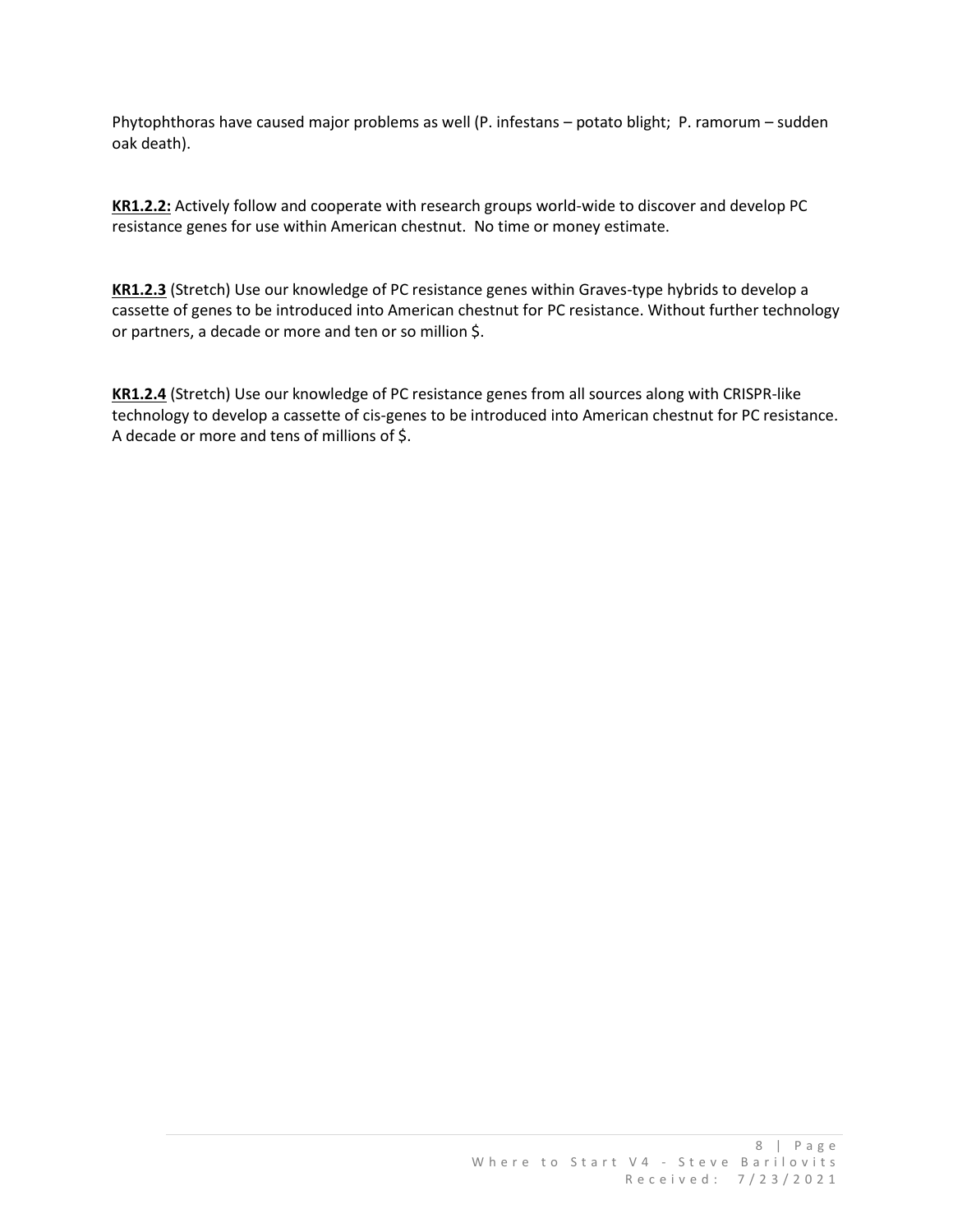#### **OBJECTIVE 1.3**

Develop critical technologies and horticultural capabilities to support future product improvement and testing.

Note 1.3.1: A very glaring lack in TACF's capabilities is in vegetative (cloning) propagation of plants. This means that we cannot take remote samples from the field and grow them in orchards, and nor can we reproduce many clonal copies of plants for extensive testing.

**KR1.3.1:** Develop horticultural and field techniques to propagate American chestnuts from field samples (roots, leaves, stems, etc). Could take up to 2 years of intensive work by plant growth scientists and horticulturalists to develop field protocols, chemical (hormones and inorganic salts, pH, etc) treatments, and greenhouse protocols. Cost estimated to be less than \$500,000 up to \$2,000,000.

**KR1.3.2:** Develop American chestnut germ-plasma conversation orchards. There are several critical issues to be decided here: (1) where to place them or it --- for example far outside the range of blight; (2) how to propagate them; (3) how many of them or the population in each do we need. And: rather than going out and collecting nuts from wild rare trees, use the work of KR1.3.1 to propagate anything.

**KR1.3.3:** Develop similar techniques to propagate American chestnuts from single cells to plants using tissue culture techniques. 2 to 4 years and \$1,000,000 to \$4,000,000.

**KR1.3.4:** (Semi-stretch) Hone Agrobacterium-mediated transformations using techniques from KR1.3.2 to beyond 1 or 2% success. Even a small improvement here can result in a 20x improvement.

**KR1.3.5:** (Stretch) Develop directed CRISPR-like transformation protocols for insertion or deletions of genes from American chestnut.

Note 1.3.2: Here should we talk about gene discovery. Once we have complete genomes (American, Chinese, hybrids), should we not be investing in some type of advanced analysis (comparative genomics) in an attempt to identify the specific genes responsible for both blight and PRR resistance. If we could ID these genes, they could be inserted into the American chestnut to create a cisgenic American chestnut. We have reason to believe that these type products may not be heavily regulated in the future.